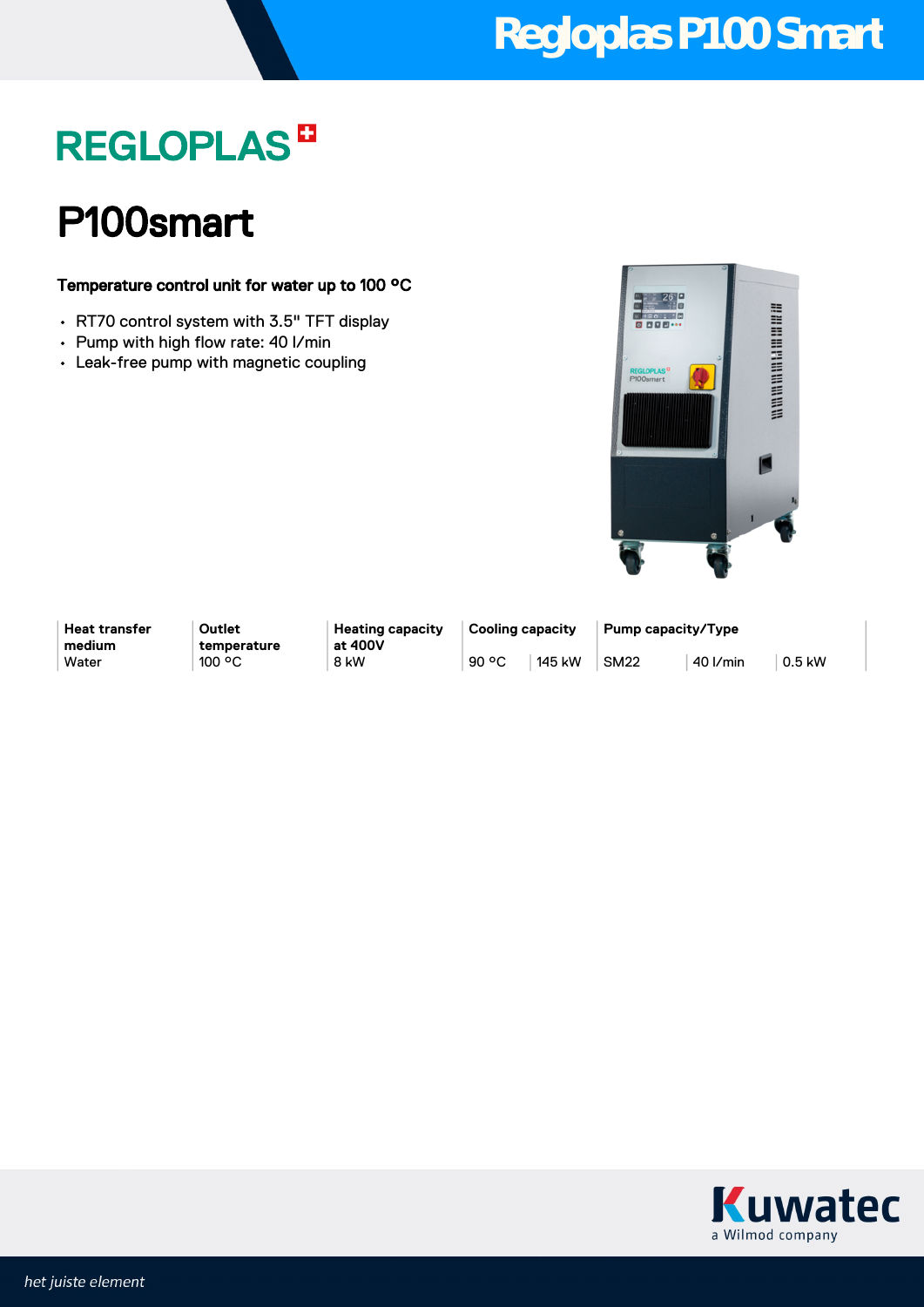# **Regloplas P100 Smart**

| <b>Technical data</b>        |            |                              |
|------------------------------|------------|------------------------------|
| Outlet temperature           |            |                              |
| max.                         | °C         | 100                          |
| Heat transfer medium         |            | Water                        |
| Filling quantity             | T          | 1.0                          |
| Expansion volume             | T          | $\qquad \qquad \blacksquare$ |
| Heating capacity at 400V     | kW         | 8                            |
| <b>Cooling capacity</b>      | kW         | 145                          |
| Cooler                       |            | DK                           |
| at outlet temperature        | °C         | 90                           |
| at cooling water temperature | ٥C         | 20                           |
| Pump capacity/Type           |            | <b>SM22</b>                  |
| Flow rate max.               | l/min      | 40                           |
| Power consumption            | kW         | 0.5                          |
| Pressure max.                | bar        | 5.0                          |
| <b>Control system</b>        |            | <b>RT70</b>                  |
| Measuring mode (Standard)    |            | Pt100                        |
| <b>Operating voltage</b>     | V/Hz       | 400 V, 50 Hz, 3 PE           |
| Connections                  |            |                              |
| Outlet/Inlet                 |            | G1/2"                        |
| Cooling water mains          |            | G1/2"                        |
| Degree of protection         |            | <b>IP40</b>                  |
| Dimensions W/H/D             | mm         | 233/595/746                  |
| Weight                       | kg         | 50                           |
| Color                        | <b>RAL</b> | 9006/7016                    |
| Ambient temperature          |            |                              |
| max.                         | °C         | 40                           |
| Noise level                  | db (A)     | < 70                         |

Standard equipment

RT70 control system with 3.5" TFT display Solid-state relay (SSR) instead of heating contactor Filter in the main circuit Automatic water refill Leak-free pump Direct cooling (DK) Unit in IP40 protection degree

> **Kuwatec** a Wilmod company